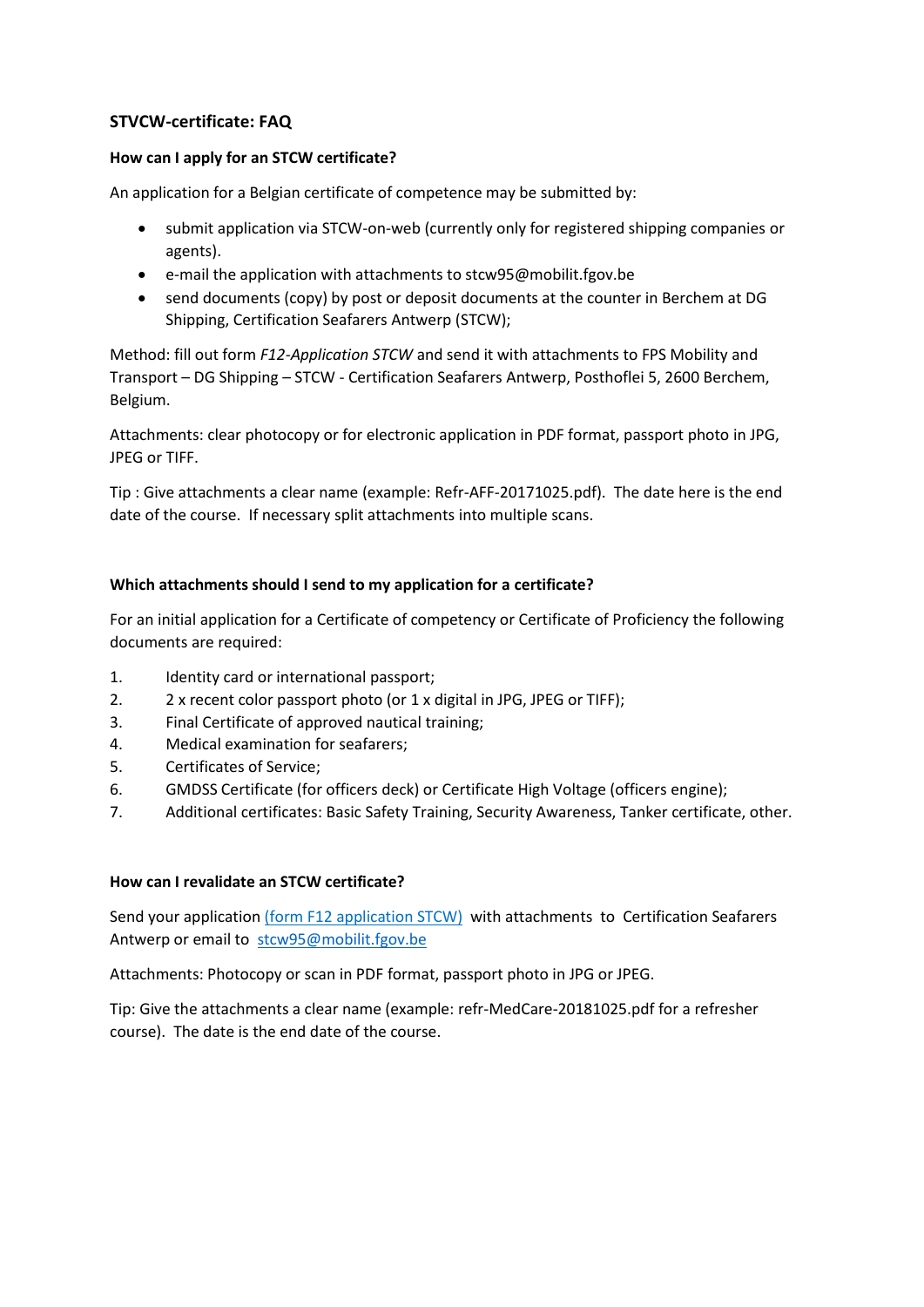## **What attachments should I add for an extension of a certificate?**

To renew a certificate or certificate of competence, you must submit copies or scans of the following documents:

- 1. Identity card or international passport (black and white copy);
- 2. 2 x recent passport photo (or 1 x digital passport photo in JPG, JPEG orTIFF; >150 dpi, >50 kB);
- 3. Valid medical examination forseafarers;
- 4. Certificates of the following **repeat courses:**

For every rank: *Personal Survival Techniques, Elementary Firefighting (\*1),*

For Officers: *Advanced Firefighting, Proficiency in Survival Crafts and Rescue Boats*,

For first mate or captain and for everyone who has taken course: *Medical Care;*

*For the holders of a special certificate: Fast Rescue Boats, basic IGF, advanced IGF, advanced polar code.*

*(\*1: Elementary firefighting is not required if advanced firefighting has beenfollowed)*

- 1. Extended GMDSS certificate (for officers deck).
- 2. *Certificates* of Service ( Certificates of Service or Letters of *Discharge)*for at least 12 months of sailing in the last 5 years or for at least 3 months during the 6 months prior to the renewal of the still valid certificate.

#### **Which STCW courses should be repeated (five-yearly) ?**

| <b>Name of course</b>                  | <b>Regulation</b> | For whom                                |
|----------------------------------------|-------------------|-----------------------------------------|
| Personal survival techniques           | $VI/1-1$          | Every seafarer                          |
| <b>Elementary firefighting</b>         | $VI/1-2$          | Every seafarer (°1)                     |
| Proficiency in survival craft & rescue | $VI/2-1$          | Every seafarer or holder of certificate |
| boats                                  |                   |                                         |
| Advanced firefighting                  | VI/3              | Every officer deck and officer engine   |
| <b>Medical Care</b>                    | $VI/4-2$          | Every master, chief mate, person        |
|                                        |                   | responsible for medical care            |
| Fast rescue boats                      | $VI/2-2$          | If a fast rescue boat is on board       |
| Advanced course oil tankers            | $V/1-1$ §4        | If less than 3 months sea service in    |
|                                        |                   | the past 5 years                        |
| Advanced course chemical tankers       | $V/1-1$ §6        | If less than 3 months sea service in    |
|                                        |                   | the past 5 years                        |
| Advanced course liquefied gas tankers  | $V/1-2$ §4        | If less than 3 months sea service in    |
|                                        |                   | the past 5 years                        |
| IGF-basic                              | $VI/3$ §4         | Every seafarer involved in bunkering    |
|                                        |                   | on a ship with IGF                      |
| IGF-advanced                           | $VI/3$ §7         | Every officer involved in bunkering     |
|                                        |                   | on a ship with IGF                      |
| Polar Waters advanced                  | $VI/4$ §4         | Every officer on a ship cruising in     |
|                                        |                   | polar waters                            |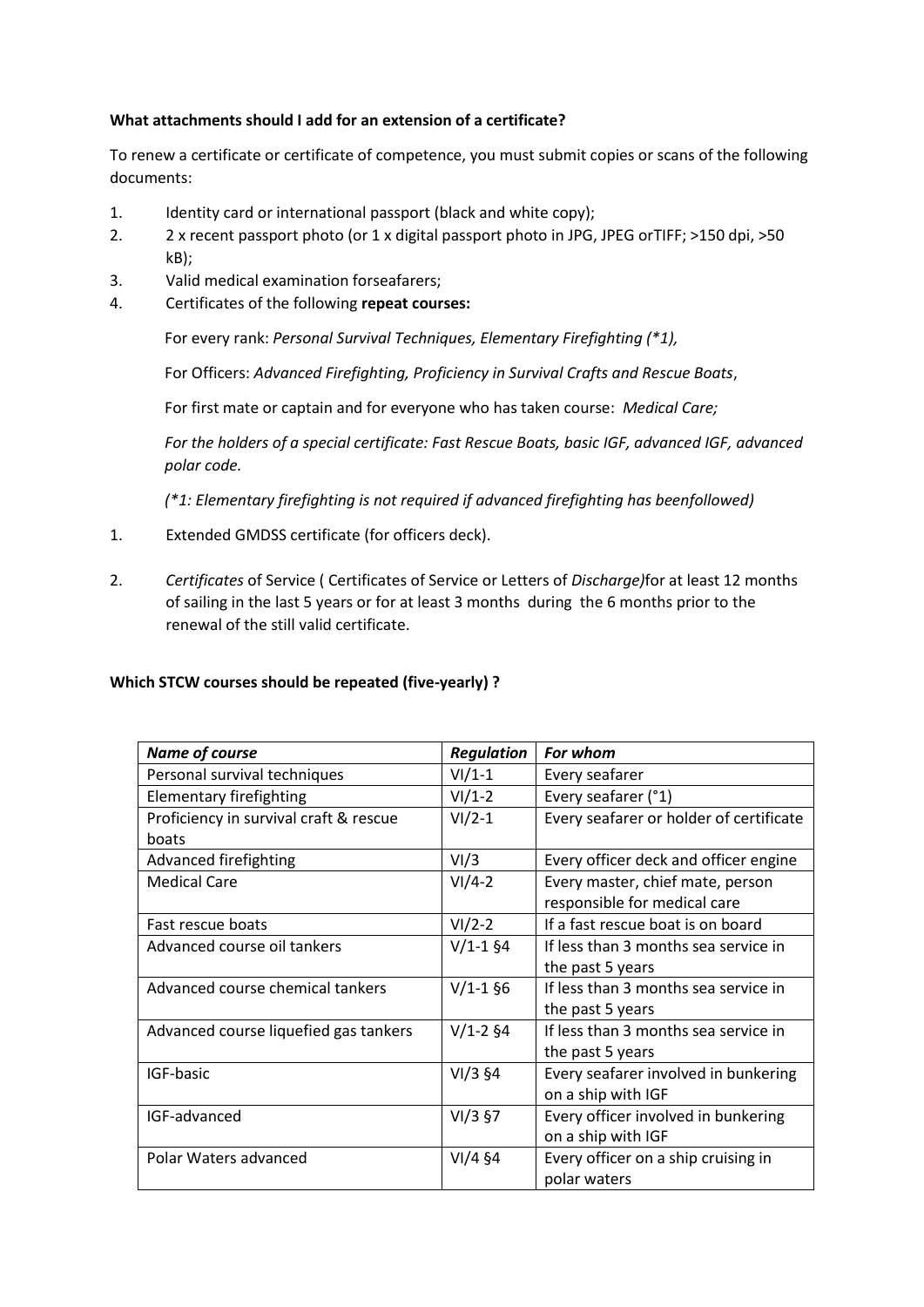(°1 : Refresher of "elementary firefighting" is not required for those who have taken the refresher course "advanced firefighting".

### **How to revalidate a GMDSS certificate?**

Send your request to BIPT via maritime@bipt.be (contact +32 02 226 88 88 (NL) or +32 02 226 88 87 (FR). Anyone who already has a GMDSS certificate will be contacted in writing by BIPT about one month before the due date.

### **Do I need to complete a Cadet training record book?**

The "*Training record book for ratings navigational watch*" is required for a certificate II/4. In that case, you must demonstrate at least 2 months of sea going service as trainee on seagoing vessels larger than 500 GT.

The "*Training record book for ratings engineering watch*" is required for a certificate III/4. In this case, you must demonstrate at least 2 months of sea going service as trainee on seagoing vessels with propulsion power of more than 750 kW.

Alternatively, those who have obtained the knowledge and skills of II/4 or III/4 through practical training and can prove at least 6 months of sea service to complete a training record book RPNW or RPEW. A declaration by the shipping company on the practical knowledge II/4 or III/4 is required.

A *Training book for oil tankers* (or *chemical tankers* or *liquefied gas tankers)*is required, along with an approved course "advanced cargo operations oil, chemical or liq. gas tankers".

# **For which training modules can I apply for a certificate of competence?**

Anyone who has successfully complete a maritime training accredited by Belgium can apply for a *Certificate of Proficiency* . Sometimes additional sea going service is required.

Application form: [https://mobilit.belgium.be/fr/resource/application\\_certificate\\_proficiency\\_stcw](https://mobilit.belgium.be/fr/resource/application_certificate_proficiency_stcw)

| Module / course                              | <b>Regulation</b> | <b>Remark</b>                                                                                                                                 |
|----------------------------------------------|-------------------|-----------------------------------------------------------------------------------------------------------------------------------------------|
| Personal survival techniques                 | $VI/1-1$          |                                                                                                                                               |
| Elementary firefighting                      | $VI/1-2$          |                                                                                                                                               |
| <b>Basic Safety Training</b>                 | VI/1              | (contains Personal survival<br>techniques, Elementary<br>firefighting, Elementary first<br>aid, Personal safety and social<br>responsibility) |
| Proficiency in survival craft & rescue boats | $VI/2-1$          |                                                                                                                                               |
| <b>Fast Rescue Boats</b>                     | $VI/2-2$          |                                                                                                                                               |
| Advanced firefighting                        | VI/3              |                                                                                                                                               |
| <b>Medical Care</b>                          | $VI/4-2$          |                                                                                                                                               |